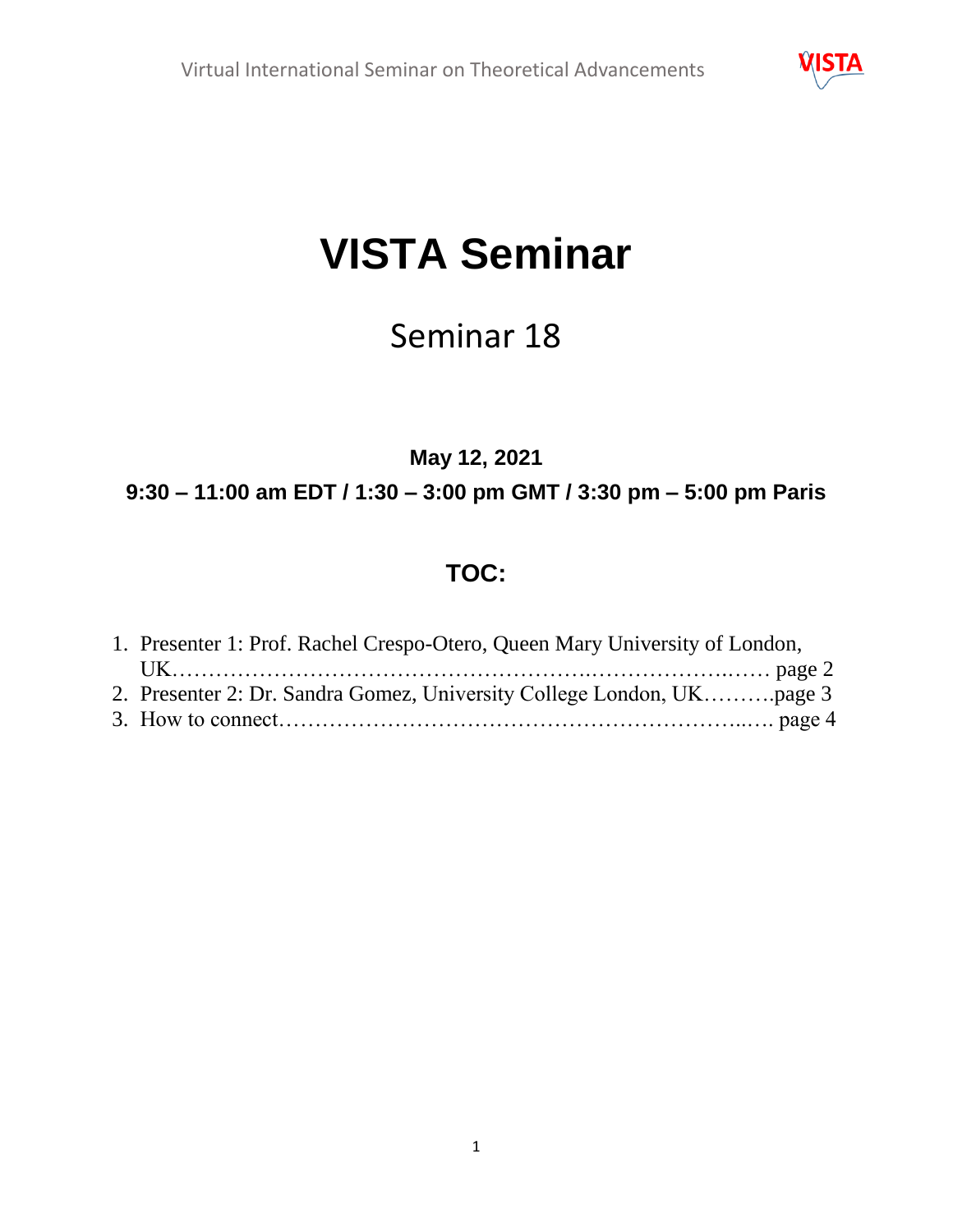

#### **Modelling excited states in molecular crystals**

Rachel Crespo-Otero

*Joseph Priestley Building, Queen Mary University of London, London, UK Email:* [r.crespo-otero@qmul.ac.uk](mailto:r.crespo-otero@qmul.ac.uk)





Light-emitting materials find applications in display technologies, optical communication, data storage, biological sensing and solid-state lasing. Aggregation-induced emission (AIE) offers a route for the development of luminescent technologies with high quantum efficiencies. However, maximizing fluorescence quantum efficiencies is a formidable challenge in attaining firstprinciples materials design, due to the interplay between the electronic structure of the chromophore and the molecular crystal. The identification of radiative and nonradiative channels, and how these are affected by aggregation, can help rationalize the emissive properties of materials and aid in the design of yet more efficient fluorophores.

In this talk, I will discuss how inter- and intramolecular processes determine the emissive properties of a series of crystals including prototypical propeller-shaped AIE, intramolecular proton transfer chromophores and aromatic molecules with applications in lasers.[1–4] The excited state mechanisms will be examined considering the competition between nonradiative and radiative pathways. The role of conical intersections will be addressed in the context of the 3Dstructure of the crystals, exciton couplings and the presence of triplet states. The *fromage* (FRamewOrk for Molecular AGgregate Excitations) platform[5, 6] will be presented as a tool to assist with the investigation of photochemical processes in molecular crystals.

#### **References**

1 L. Stojanović and R. Crespo‐Otero, *ChemPhotoChem*, 2019, **3**, 907–915.

2 M. Dommett, M. Rivera and R. Crespo-Otero, *J. Phys. Chem. Lett.*, 2017, **8**, 6148–6153.

3 M. Dommett, M. Rivera, M. T. H. Smith and R. Crespo-Otero, *J. Mater. Chem. C*, 2020, **8**, 2558–2568.

4 M. Dommett and R. Crespo-Otero, *Phys. Chem. Chem. Phys.*, 2017, **19**, 2409–2416.

5 M. Rivera, M. Dommett, A. Sidat, W. Rahim and R. Crespo‐Otero, *J. Comput. Chem.*, 2020, **41**, 1045–1058.

6 M. Rivera, M. Dommett and R. Crespo-Otero, *J. Chem. Theory Comput.*, 2019, **15**, 2504– 2516.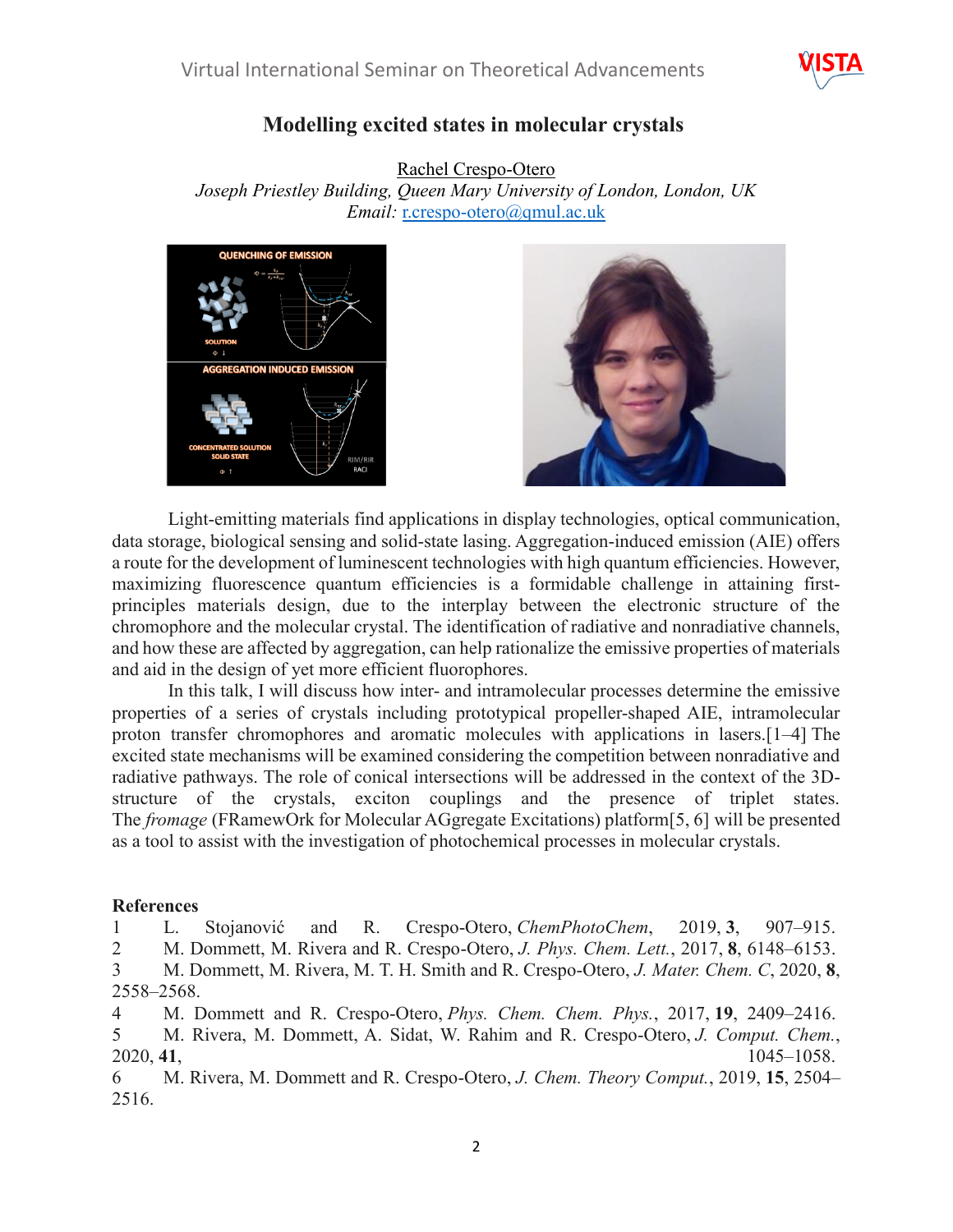

#### **Quantum trajectories (DD-vMCG) for DMABN non-adiabatic dynamics**

Sandra Gómez, Esra N. Soysal and Graham A. Worth *University College London, Department of Chemistry, 20 Gordon Street, London WC1H 0AJ, United Kingdom Email: [sandra.rodriguez@ucl.ac.uk](mailto:sandra.rodriguez@ucl.ac.uk)*



4-(N,N-dimethylamino)benzonitrile (DMABN) is widely known for presenting a double peak in its fluorescence spectra when measured in solution, whereas it shows a single emission peak in gas phase.(1) The last decades this has been explained by the existence of an equilibrium between two excited state minima in the S<sub>1</sub> surface; both with  $\pi \pi^*$  character but with different orbitals involved. One configuration keeps the orbitals localized over the benzene ring (local excited or L), while the other has charge donated from the N-dimethyl side to the nitrile group. The latter, commonly called internal charge transfer (ICT) state has been object of controversy over the years and many scientific groups have argued about its structure and formation. [2,3]

In this talk, I will present the excited state dynamics method DD-vMCG[4] and apply it to describe the  $S_2/S_1$  internal conversion of DMABN in the local excited state manifold, both in presence and absence of explicit water molecules. This internal conversion occurs shortly after UV excitation and is crucial to relax the molecule to the  $S_1$  electronic state, where the charge transfer state is supposed to be formed after 0.7-1 ps. Experimental emission and absorption spectra measured in three different solvents will also be presented, in order to complement the dynamics simulations.

#### **References:**

1. E. Lippert, W. Lüder and H. Boos, Advances in Molecular Spectroscopy, Pergamon Press, 1962.

2. K. Rotkiewicz, K. H. Grellmann and Z. R. Grabowski, Chem. Phys. Lett., 1973, 19, 315–318.

3. K. A. Zachariasse, Chem. Phys. Lett., 2000, 320, 8–13.

4. G.W. Richings, I. Polyak, K.E. Spinlove, G.A. Worth, I. Burghardt & B. Lasorne, 2015, 34:2, 269-308.